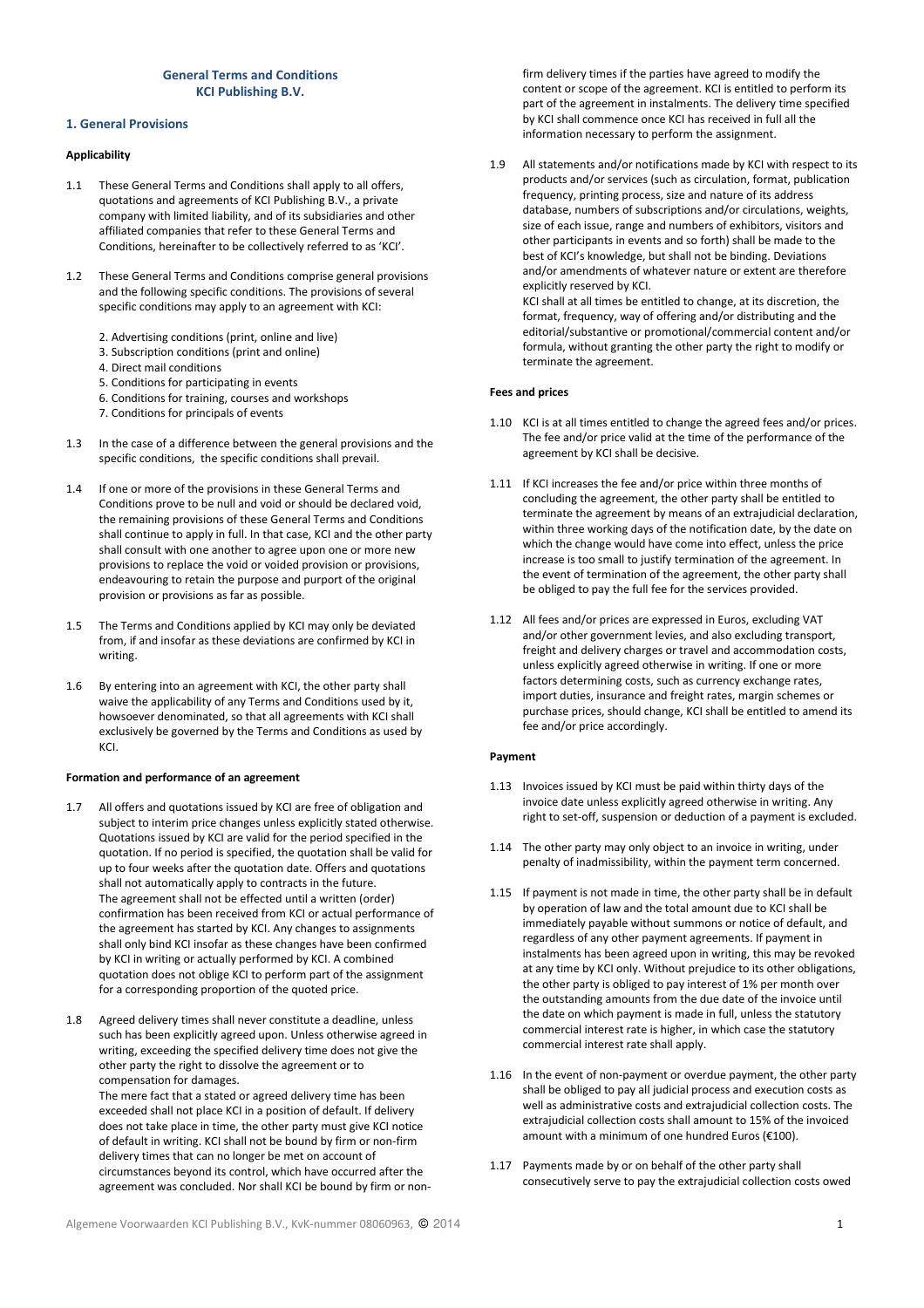by the other party, the court costs, the interest owed by the other party and then the outstanding invoices, in order of invoice date, regardless of any statement to the contrary by the other party.

1.18 KCI shall at all times be entitled to request security for the payment or an advance payment, both before and after formation of the agreement, suspending its performance of the agreement until such security has been provided and/or KCI has received such advance payment, all without prejudice to KCI's right to compliance with the agreement or compensation for damages and/or KCI's right to wholly or partially dissolve the agreement without any legal intervention, without KCI being obliged to pay any compensation in this regard.

## Retention of title

1.19 All products delivered shall remain the property of KCI until receipt of payment in full of the amounts due by the other party to KCI in respect of any delivery, including interest and costs.

#### Suspension and dissolution

1.20 Without any obligation arising on its part to pay damages, KCI may suspend all its contractual obligations and/or dissolve all or part of its agreement with the other party with immediate effect, by registered letter and without any legal intervention being required, in the event that:

a) the other party applies for a moratorium on payments or files for bankruptcy or is declared bankrupt or proposes a settlement outside bankruptcy or in the event that any of its assets are seized;

b) the other party ceases its activities, ceases to pursue its objectives according to its articles of association, decides to wind up its company, otherwise loses its legal personality or transfers or merges its business;

c) the other party fails to fulfil one or more of its obligations arising from the relevant agreement or fails to do so on time or adequately and fails to remedy this default within seven calendar days after receiving written summons by KCI to do so;

d) KCI ceases to publish the relevant product or provide the relevant service.

The above provisions in paragraphs a, b and c shall not affect KCI's other legal rights in the event of non-compliance by the other party, such as the right to demand compliance and/or to claim full compensation.

## Force majeure

- 1.21 If, in KCI's reasonable opinion, KCI is or will be unable to fulfil its obligations without shortcomings due to force majeure, which is taken to mean circumstances beyond its control of either a permanent or temporary nature, it shall be entitled to terminate the agreement in part or in full, or to temporarily suspend performance of the agreement, such without any obligation to pay compensation.
- 1.22 Force majeure is understood to include, but not be limited to, threat of war, war, insurrection, acts of war, strikes, boycotts, business interruption, traffic or transport interruption, (data) network interruption, government measures, scarcity of raw materials, natural disasters, epidemics, fire, atomic nuclear reactions, machine failure and otherwise all circumstances, such as force majeure affecting suppliers, under which, according to the principles of reasonableness and fairness, KCI cannot be expected to perform all or part of the agreement.
- 1.23 In the event that KCI, upon commencement of the situation of force majeure, has already fulfilled part of its obligations or can

perform only part of its obligations, it shall be entitled to invoice the part performed or the part it will be able to perform separately and the other party shall be obliged to pay this invoice as though it concerned a separate contract.

### Intellectual property rights

- 1.24 The intellectual property rights and similar rights, including but not limited to copyrights, trademark rights, patent rights, related rights, rights to protect performance and database rights, on items developed or made available pursuant to the agreement, including publications, informative and/or commercial products, databases or other (preparatory) materials issued by KCI, shall be vested exclusively in KCI and/or its licensors. The delivery of products and/or services does not extend to the transfer of intellectual property rights. Nothing in KCI's publications, items or products may be reproduced and/or disclosed in any way whatsoever without the prior written consent of KCI and/or its licensors.
- 1.25 KCI reserves the right to shorten, redesign, combine or prepare and distribute (parts of) publications and other informative or commercial products in the broadest sense.

# **Complaints**

- 1.26 Any complaints regarding the (order) confirmation must be made known to KCI in writing prior to performance of the agreement by KCI but in any event within eight days of receipt of the (order) confirmation.
- 1.27 Any complaints regarding KCI's performance of the agreement must be made known to KCI in writing as soon as possible but in any event within eight days of discovery of a defect in the performance or within eight days of the time at which the defect in the performance should have been discovered, after which all rights of the other party vis à vis KCI shall expire.

# Liability

1.28 The liability of KCI, its employees and the persons for whom KCI is responsible and/or liable shall, for direct damage which is attributable to KCI, except where this damage is the result of intent or deliberate recklessness, be limited in all cases per event, whereby a series of connected events shall be regarded as a single event for this purpose, to the invoice value of the part of the agreement from which the liability ensues. In the event that the agreement has a term of more than one year, the stipulated compensation shall be fixed at the total amount of compensation stipulated for the current year in which the breach occurs. Under no circumstances shall the total compensation for direct damage amount to more than two thousand five hundred Euros (€2,500) per event.

The liability of KCI in respect of the other party shall expire in any case if the other party does not notify KCI by registered letter of the existence of the defect within eight days after discovery of the defect or within eight days of the time at which the defect could reasonably have been discovered.

The liability of KCI, its employees and the persons for whom KCI is responsible and/or liable for indirect damage, including consequential damage, damage due to delays, loss of sales and/or loss of profit, loss of data and intangible loss, shall be excluded in all cases.

All further claims, of whatever nature and from whichever person, shall be excluded.

- 1.29 The other party is responsible for delivering to KCI in time the materials, data, decisions and changes thereto, that are necessary for the performance of the agreement.
- 1.30 All (editorial) information, including recommendations, ideas, opinions and/or instructions, has been composed with due care and to the best of KCI's knowledge; however, KCI and the authors can in no way guarantee the accuracy or completeness of the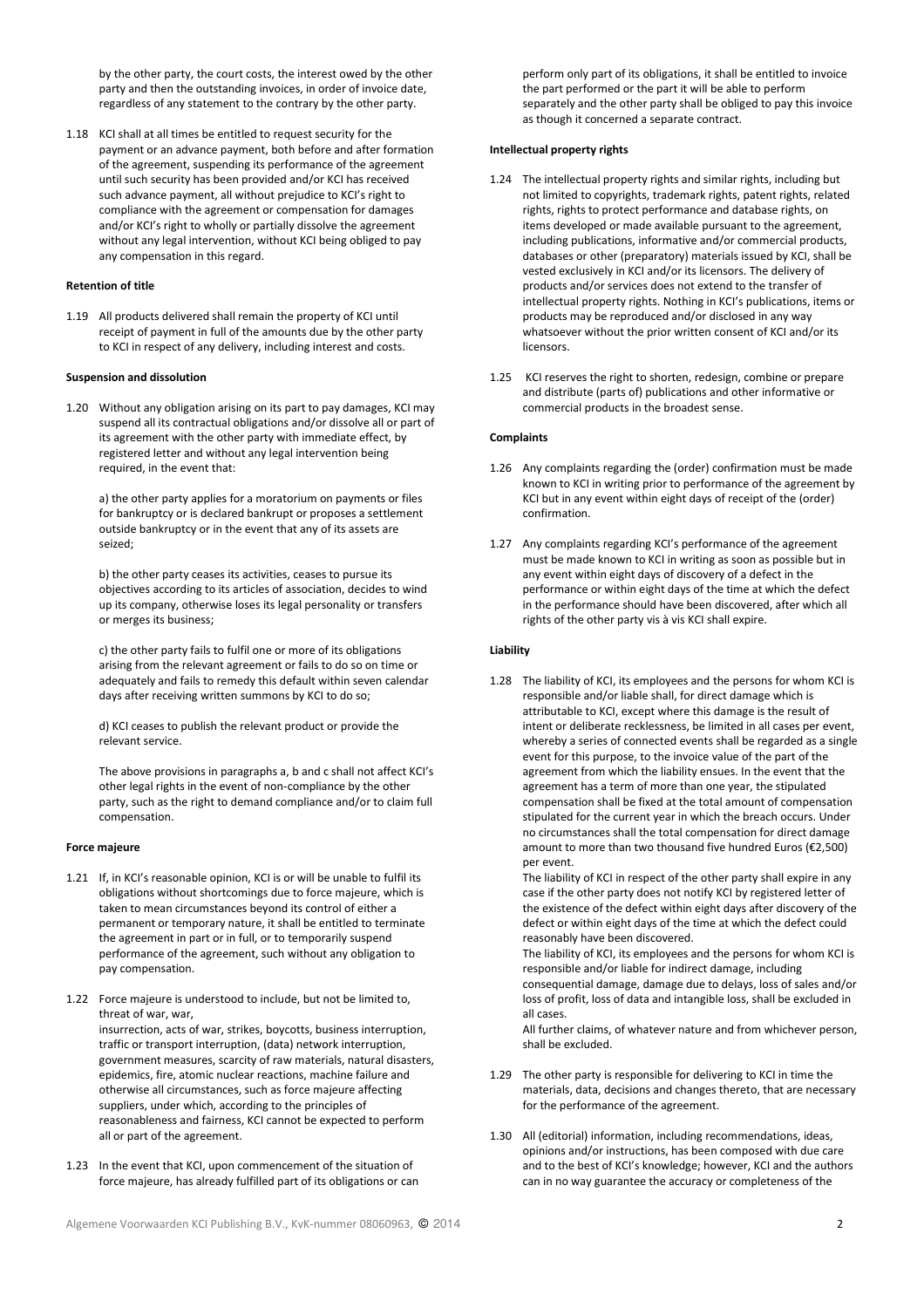information. KCI and the authors shall therefore accept no liability whatsoever for damage, of any nature whatsoever, resulting from any actions and/or decisions based on such information. The other party is emphatically advised not to use such information out of context but to rely on its professional knowledge and experience and to verify the information to be used The content of advertisements and other forms of commercial communication has been composed by or on behalf of advertisers and their accuracy, completeness and lawfulness are not verified by KCI. KCI does not therefore accept any liability for the content and design of advertisements and other forms of commercial communication.

1.31 The other party shall indemnify KCI against any liability in respect of third parties arising from the agreement as well as any liability in respect of third parties in connection with the use of or the inability of the other party to use the publications and other products and/or services provided by KCI.

## Other provisions

- 1.32 KCI is entitled to transfer its rights and obligations under the agreement to a company with which it is affiliated in a group or transfer such rights and obligations to a third party as part of a transfer of KCI's business or any part thereof or as part of a transfer or partial transfer of a brand, title, product and/or service of KCI without any further consent of the other party being required. By entering into an agreement with KCI, the other party consents in advance to such a transfer. KCI shall inform the other party of any such transfer well in advance.
- 1.33 KCI is entitled to amend the present Terms and Conditions. Amendments shall also apply to agreements already entered into, starting from the time specified by KCI. KCI shall announce any such amendments in time in a way to be chosen by KCI, which, in the case of minor amendments, may consist of publishing the amended Terms and Conditions on the website www.kciworld.com and/or referring to the amended Terms and Conditions in the colophons of KCI publications. Only if the amendment of the Terms and Conditions has drastic consequences for the rights and obligations of the parties shall the other party have the right to inform KCI that it wishes to continue the agreement on the basis of the unchanged current Terms and Conditions instead of on the basis of the amended Terms and Conditions.
- 1.34 In the event of changes to details, including name and/or address, the other party shall notify KCI in writing of both the former and the new details at least one month prior to the date on which the change will take effect; in the case of subscriptions preferably via the website www.kciworld.com/contact.
- 1.35 The other party shall carefully comply with all legislation and regulations as well as codes of conduct that apply to him and shall indemnify KCI against any claims from third parties in that respect.
- 1.36 Section 6.5.3 of the Dutch Civil Code shall apply to agreements between KCI and another party not based in the Netherlands.

### Applicable law and disputes

- 1.37 All agreements entered into with KCI shall be governed by Dutch law, with the exception of the Vienna Sales Convention.
- 1.38 Any disputes between parties shall be settled exclusively by the competent court in the place of establishment of KCI, except where KCI as claimant or applicant opts for the competent court in the place of residence or establishment of the other party.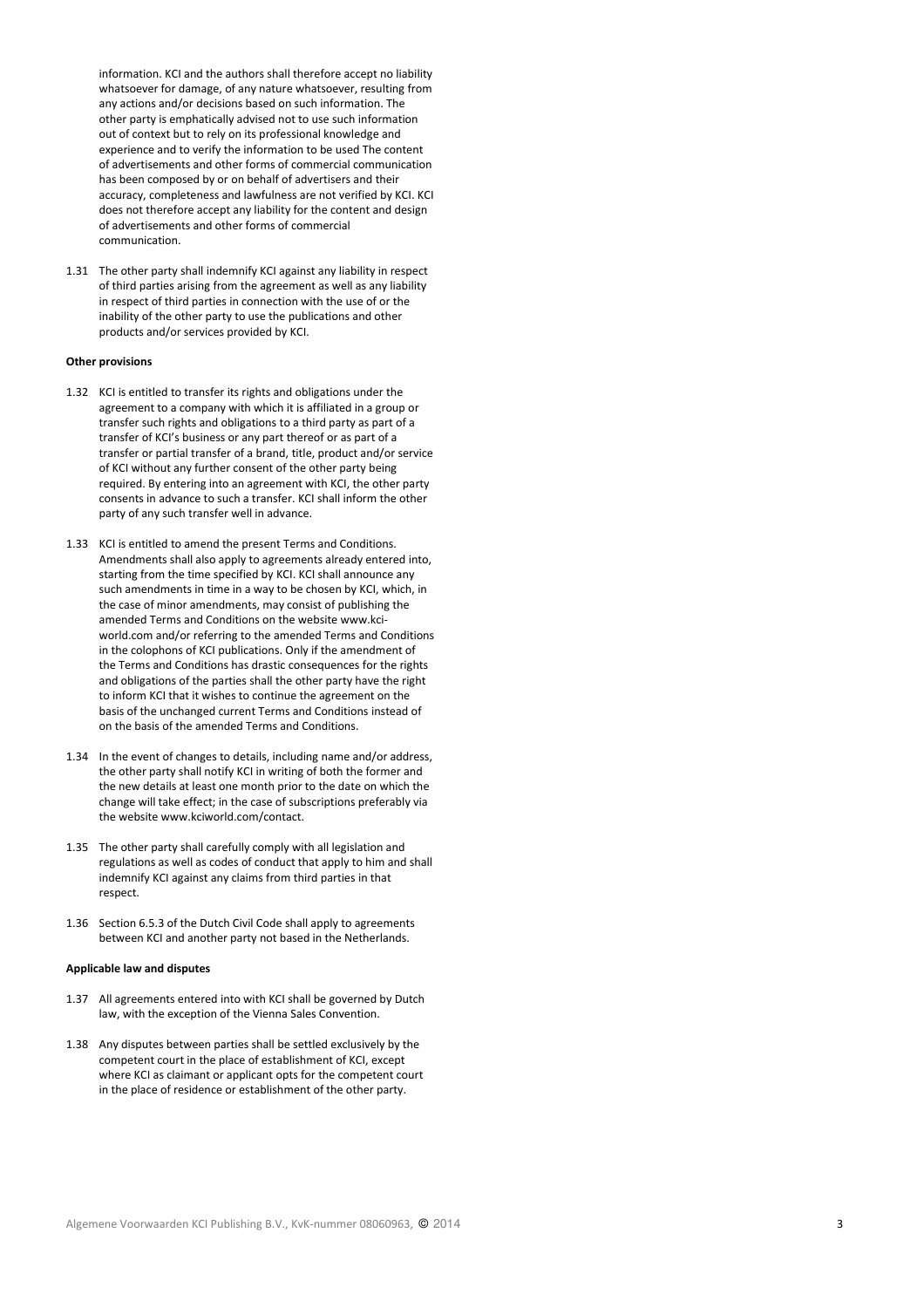# 2. Advertising Conditions (Print, Online, Live)

### Definition

2.1 Advertisements: any communications, announcements and/or advertisements of any nature whatsoever, included and/or inserted in an information carrier and/or attached thereto in printed form, hereinafter referred to as 'print', and/or in digital form, hereinafter referred to as 'online' and/or announced during events, hereinafter referred to as 'live' and/or consisting of images and/or sound.

Advertising Contract: any agreement in which KCI undertakes to place one or more Advertisements.

## Applicability

2.2 All agreements, offers and/or quotations of KCI with respect to Advertisements shall be governed by the present Advertising Conditions in addition to the general provisions. If, as part of an Advertising Contract, a Subscription Contract and/or an agreement pertaining to participation in an Event is entered into, then the most recent version of the conditions for Subscriptions and/or of the conditions for participating in Events shall also apply.

## Advertising Contracts

- 2.3 If the Advertising Contract does not specify a certain term, the contract shall be deemed to have been agreed for a term of 12 consecutive months. Unless otherwise specified in the Advertising Contract, the Advertising Contract shall relate to at least the agreed space and KCI shall be entitled to exceed the agreed space, all within the contract term and in accordance with the Terms and Conditions; all without prejudice to the other party's right to give written notice of termination of the agreement with due observance of the applicable notice period.
- 2.4 Cancellation of an Advertising Contract is possible but only with written notice, in which case KCI is entitled to payment of 75% of the total value of the cancelled contract. Advertising cancellation becomes effective with the second edition published following written notification of cancellation.

# Discount

2.5 KCI shall only grant a discount of 15% on the gross amount due in Advertising Costs if placement of the relevant Advertisement was realised as a result of intermediary services by a natural person who or a legal entity which has been granted a recognised status or a temporary recognised status as an advertising agency or intermediary, on the condition that KCI has accepted the intermediary services of the relevant recognised agent. KCI shall only grant this discount on the costs for Advertisements, even if they form part of a contract in which more services and/or products of KCI have been included. KCI shall not grant this discount if an Advertising Contract was concluded with the principal previously or if, in KCI's opinion, the relevant recognised agent has failed to comply or comply properly with one or more obligations attached to the recognition. The discount shall be settled by KCI with the recognised agent upon payment and on the amount due for the Advertisements placed. If the recognised agent fails to comply with the payment obligation, the amount due shall be recovered from the principal after 30 days.

#### Refusal of Advertisements

2.6 Without prejudice to the provisions in the General Terms and Conditions of KCI, KCI shall at all times be entitled to refuse, cancel or suspend the performance of assignments without giving reasons and without any liability to pay damages arising on KCI's part. KCI shall also be entitled to do so for Advertising Contracts that have already been performed in part.

# Forwarding responses

2.7 In the event of box number Advertisements or similar responses, KCI shall observe the normal care in respect of receiving and forwarding responses that may be expected of a reasonable publisher; however, any liability, also for failure to receive and/or forward such responses correctly, in time or at all, shall be explicitly excluded, without prejudice to the provisions in the General Terms and Conditions, particularly Article 1.21 et seq. Any responses to box number Advertisements, including registered or express letters, shall be forwarded as normal letters. To prevent abuse of the box number Advertisement system, KCI reserves all rights with respect to opening and/or reading incoming responses, if applicable, undertaking to maintain confidentiality with regard to the contents thereof.

## Supply of materials

- 2.8 The other party must ensure that advertising materials are delivered in time in accordance with the instructions from KCI. If, in KCI's opinion, the advertising materials have not been received or have not been received in time, or are unusable, incomplete and/or damaged, the other party's right to have the advertisement placed shall be forfeited, without prejudice to the other party's obligation to fulfil its financial obligations.
- 2.9 If advertising materials are supplied that are incomplete, any costs incurred by KCI in composing or completing an Advertisement shall be charged on to the other party.
- 2.10 If a recognised agent supplies advertising materials that are incomplete, then an amount of at least 15% of the book value of the relevant Advertisement shall be charged, regardless of whether the advertisement is then placed or not.
- 2.11 In the event that all or part of the Advertisement is printed illegibly, inaccurately or incompletely, the other party shall exclusively be entitled to a reduction of the agreed price or replacement of the Advertisement; however, only to the extent that the Advertisement cannot be deemed fit for its purpose, at the discretion of KCI. KCI does not therefore accept any liability for any damage or negative consequences otherwise.

# Liability regarding materials

- 2.12 KCI shall observe the usual care with regard to the advertising materials received, both print and online, and for 12 months after they have been made available. KCI shall, however, accept no liability for any loss, disappearance, damage and suchlike regarding these materials. After expiration of this 12 month period, KCI is entitled to destroy the materials made available by the other party, or return them to the other party at the latter's expense and risk. If no specific message is given to return the materials, they will be forfeited to KCI.
- 2.13 The other party guarantees to KCI that the use, reproduction and/or publication of the advertising materials supplied shall not infringe upon any intellectual property rights or any other rights of third parties. The other party shall indemnify KCI against any such third party claims.
- 2.14 When supplying advertising materials in digital form, the other party is obliged to deliver a hardcopy or a PDF file. If this is not available, the other party shall be responsible for any errors, without prejudice to the fact that KCI shall therefore accept no liability for any damage or negative consequences otherwise.
- 2.15 The other party is responsible for the transportation of materials that have been ordered or are to be returned. This shall include, but not be limited to, copies of a magazine, reprints and advertising materials. KCI uses reliable partners. In the event that materials are lost, KCI shall in no way be responsible.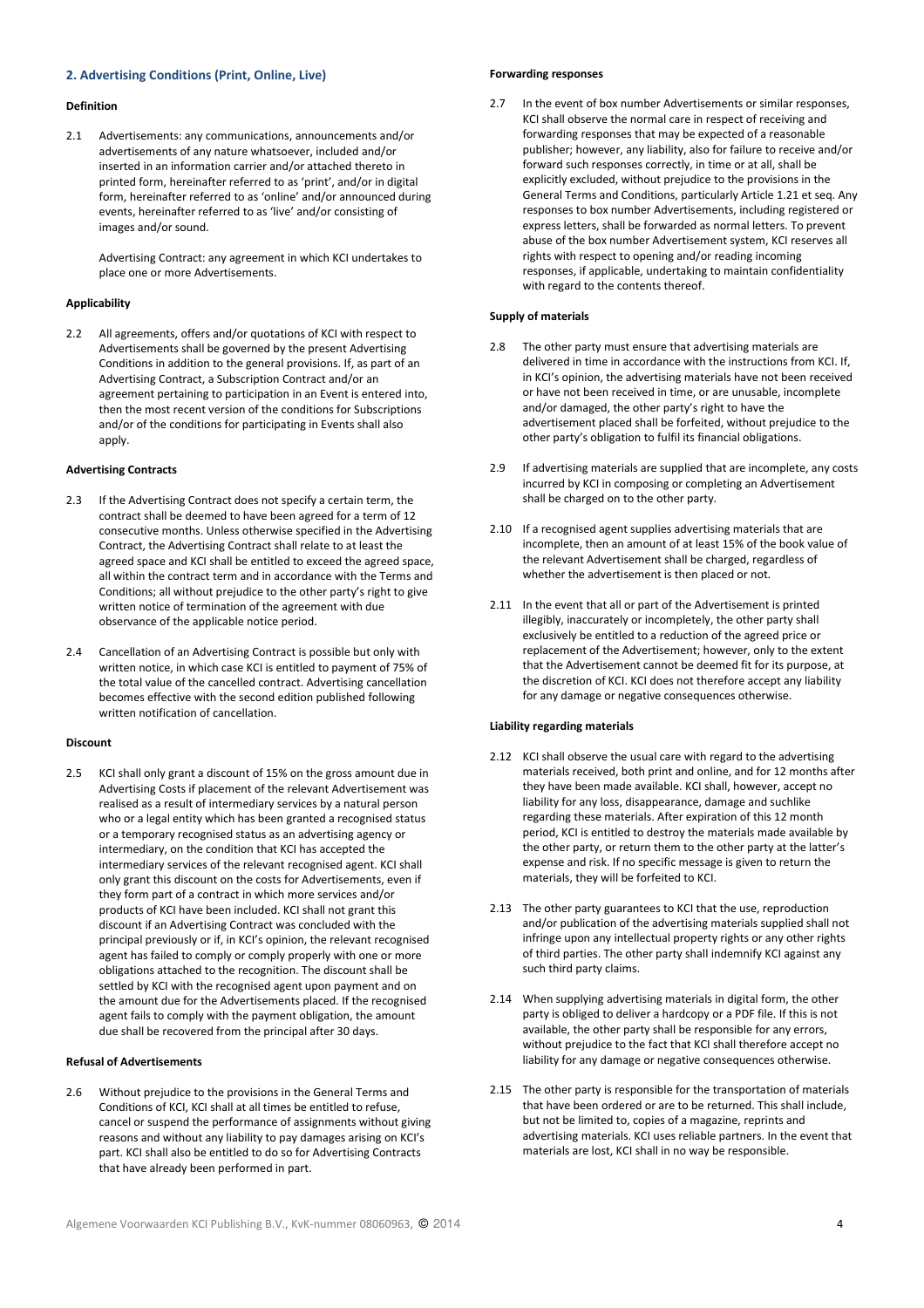# 3. Subscription Conditions (Print and Online)

#### Definition

3.1 Subscription: an agreement in which KCI undertakes to periodically provide, at least once a year, to the other party, hereinafter to be referred to as 'the subscriber', information or commercial space in databases on an information carrier in printed form, hereinafter referred to as 'print' and/or in digital form, hereinafter referred to as 'online', whereby the subscriber pays for this information and/or space in advance, until notice of termination is given by the subscriber.

# Applicability

3.2 All agreements, offers and/or quotations of KCI with respect to Subscriptions shall be governed by the present Subscription conditions in addition to the general provisions. If, as part of a Subscription Contract, an Advertising Contract is also entered into, then the most recent version of the Advertising conditions shall also apply.

#### Term

- 3.3 Unless explicitly specified otherwise, Subscriptions shall continue for a term of 12, 24 or 36 months, to be calculated as from the formation of the agreement.
- 3.4 Subscriptions shall at all times automatically be renewed for at least one year at the then-current subscription price set by KCI, unless the subscriber has given written notice of termination of the Subscription with due observance of the notice period that applies to the relevant Subscription; however, with at least a notice period of three months.
- 3.5 Notice of termination may only be given as per the end of a current subscription period, with due observance of the agreed notice period. Notice of termination may only be given in writing.

## Prices and fees

3.6 Unless explicitly specified or agreed otherwise, all prices and fees stated by KCI in or on the publications or informative products shall only apply to subscribers in the specified regions.

### Payment

3.7 Subscriptions must always be paid in advance.

# Change in details

3.8 In the event of changes to details, including name and/or address, the subscriber shall notify KCI in writing of both the former and new details at least one month prior to the effective date and publication date via the website www.kciworld.com/contact.

# Claims

3.9 Printed information carriers that have not been received may be claimed up to a maximum of six months after the publication date.

#### Previous editions

3.10 Copies of previous editions of printed information carriers, the socalled 'back issues', may only be ordered and/or delivered while stocks last.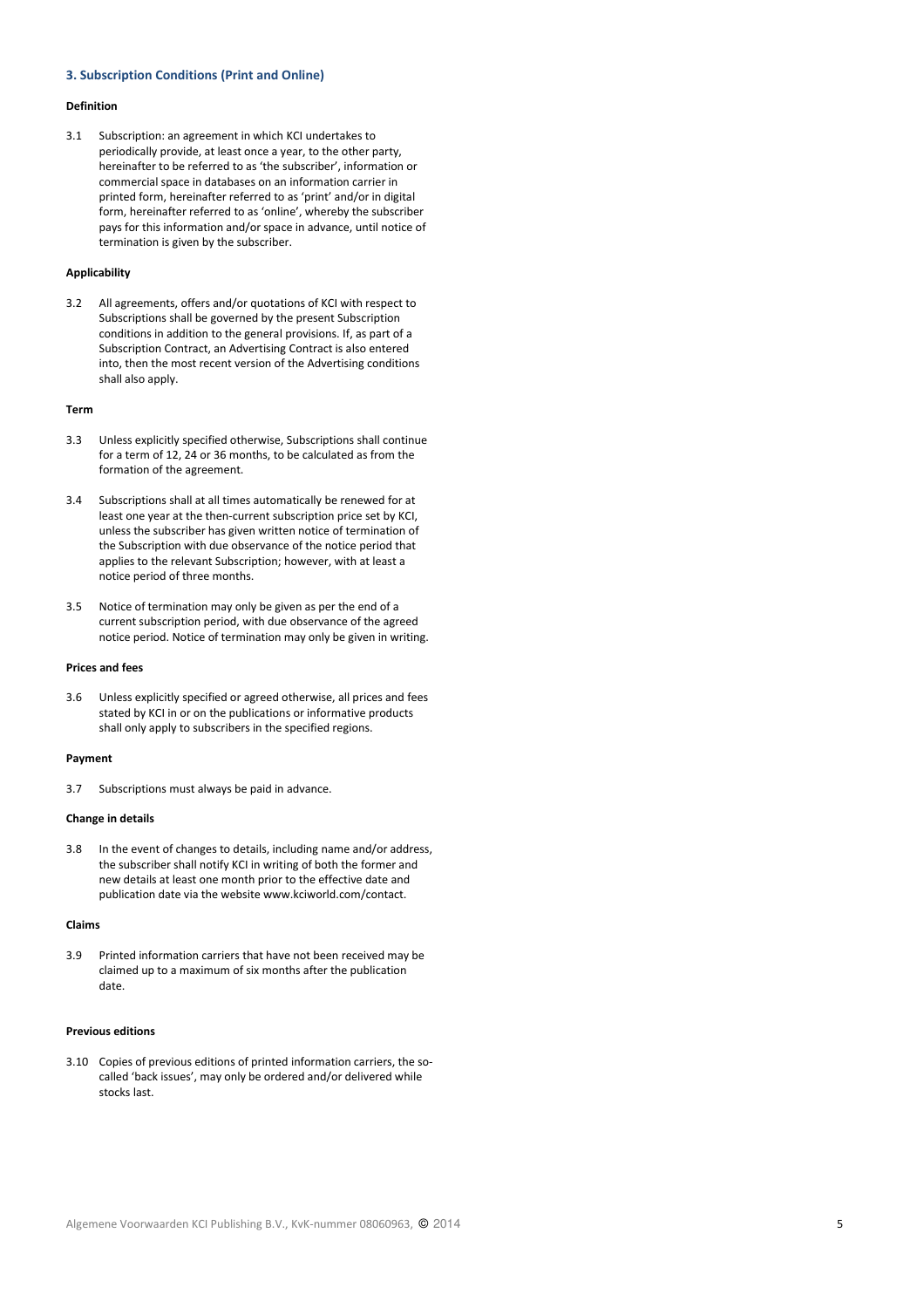# 4. Direct Mail Conditions

#### Definitions

4.1 Direct Mail: a message in print, transmitted electronically or otherwise, that is sent or communicated to individually addressed persons or officers belonging to a pre-determined target group, independently of a printed, digital and/or face-to-face medium.

Mailer: the party with whom KCI agrees to make available an Address Database for the purpose of a Direct Mail campaign.

List Broker: the party performing intermediary services, if engaged by the Mailer for this purpose, between the Mailer and KCI in the formation and performance of the agreement, whereby KCI makes an Address Database available. If required, the List Broker may also perform services or have a third party perform services such as taking care of printed matter and mail handling.

Address Database: a file belonging to KCI containing names, addresses and other data.

#### Applicability

- 4.2 All agreements, offers and/or quotations of KCI with respect to Direct Mail and/or the availability of an Address Database shall be governed by the present Direct Mail conditions in addition to the general provisions.
- 4.3 In the event that a List Broker is engaged, the Mailer agrees that the availability of the Address Database shall be governed by the General Terms and Conditions of the List Broker in addition to the General Terms and Conditions of KCI.
- 4.4 The Mailer and List Broker are obliged to ensure that any persons or companies engaged by them in the performance of the Direct Mail campaign, in any capacity whatsoever, shall observe all applicable (general) terms and conditions. This shall include, but not be limited to, the mailing house that may be engaged. They shall hereinafter collectively be referred to as: the other party.

### The Address Database

- 4.5 The Mailer and List Broker hereby declare and acknowledge that the Address Database is unique and cannot in any way be compiled from data that is publicly available and/or accessible and that the Address Database is and shall always remain the sole property of KCI. All rights relating to the Address Database are exclusively vested in KCI. The Mailer and any List Broker engaged declare and acknowledge that they do not have any right to use KCI's name, trademark(s) and suchlike or any of KCI's products and/or services, in any form whatsoever.
- 4.6 The Mailer and List Broker are aware that the Address Database contains valuable and confidential information. Therefore the addresses forming part of the Address Database shall not be added by the Mailer and/or List Broker to their own databases or databases of third parties managed by the Mailer and/or List Broker, nor be sold to third parties, nor be used by third parties or for the benefit of third parties.
- 4.7 The Mailer and List Broker agree that "sleepers" have been added to the Address Database in order to recognise any unauthorised and/or unacceptable use of the data.
- 4.8 The data of addressees who have responded positively to the Direct Mail campaign may be used by the Mailer for its own purposes and at its own discretion.
- 4.9 KCI or, if applicable, the List Broker shall be informed by the Mailer in writing within one week of any complaints and/or comments from addressees concerning the provision of their names and addresses by KCI for the purpose of the agreed mailing, stating the contents of the complaints and/or comments.

The List Broker shall immediately forward the written information received from the Mailer to KCI.

4.10 KCI or, if applicable, the List Broker shall be informed by the Mailer in writing of any returns resulting from moves or the death of any addressees as soon as possible after receipt. If the List Broker is informed by the Mailer of any such returns, the List Broker, in turn, shall inform KCI of this as soon as possible after receipt.

#### Use of the Address Database by the Mailer

- 4.11 Unless agreed otherwise in writing with KCI beforehand, the Address Database may only be used by the Mailer once, within a period of three months after delivery, for the Direct Mail campaign announced in advance.
- 4.12 Unless explicitly agreed otherwise, KCI shall not, in principle, deliver the Address Database directly to the Mailer. In the event that a List Broker and/or mailing house is engaged for the performance of the Direct Mail campaign, they, in turn, shall not have the right to supply the Address Database provided by KCI to the Mailer. The addressing of the items to be sent shall be performed exclusively by KCI or in accordance with its strict instructions. The items intended to be used in Direct Mail shall be prepared prior to dispatch in accordance with the instructions of the agency or agencies by whom the items are to be delivered.
- 4.13 Well in advance of the mailing date, the Mailer shall submit a copy of the materials to be used in the mailing or the telemarketing script to KCI and announce the mailing date. If the Mailer engages a List Broker, the copy of the materials to be used or the telemarketing script shall be submitted to KCI via the List Broker.
- 4.14 The other party is not permitted to use the database for telemarketing purposes, including follow-up on a mailing by telephone, personal visits and/or any other contact, unless KCI has explicitly agreed to this beforehand in writing.
- 4.15 The Mailer shall carefully observe all legislation and regulations that apply to the use of personal data, as well as all applicable codes of conduct. If the Mailer engages a List Broker, such a List Broker shall also carefully observe all legislation and regulations that apply to the use of personal data, as well as all applicable codes of conduct.
- 4.16 Unless agreed otherwise in writing, the Address Database may only be handled by a recognised, independent computer service agency and/or mailing house.
- 4.17 In the mailing the Mailer shall in no way whatsoever refer to the source of the Address Database or identify its owner, unless after using the Address Database the Mailer is approached by addressees from the Address Database with the request to disclose the source of the address. In that case, the Mailer shall be obliged to disclose the name of the owner of the Address Database.

## Dispatch of the Direct Mail by KCI

- 4.18 Unless agreed otherwise in writing, all materials to be processed shall be supplied, postage paid, to KCI or to an address specified by KCI. KCI has the right to refuse the assignment or the items delivered if they are not supplied postage paid or to recover from the Mailer all freight, administration and other costs arising from the non-postage paid supply.
- 4.19 The materials to be sent out must be supplied in the agreed form at a time, prior to the agreed dispatch date for the mailing, determined by KCI after consultation with the Mailer or List Broker.
- 4.20 KCI has the right to allow a third party to address the items to be dispatched.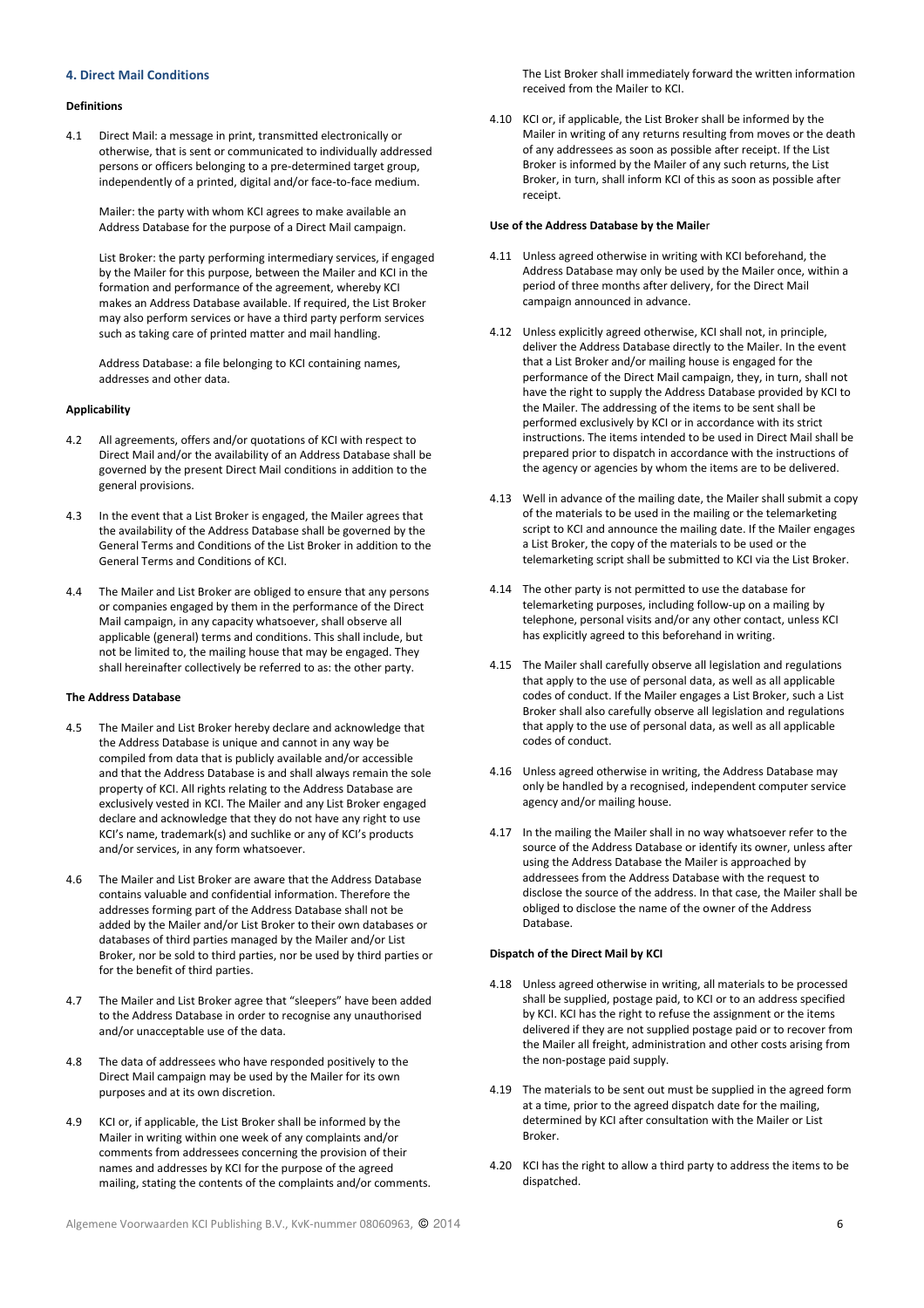- 4.21 The dispatch date shall be the date on which KCI offers the mailing to the party responsible for the delivery.
- 4.22 Any goods shall travel at the risk of the Mailer.

# Cancellation and suspension

- 4.23 KCI is entitled to cancel agreements, which, in KCI's reasonable opinion, breach or may breach laws in terms of content or form, without being obliged to pay compensation.
- 4.24 In the event of late or incomplete supply of the materials, or supply thereof in a different form or weight than agreed, KCI reserves the right to cancel the assignment, unless a new date for the Direct Mail campaign is determined in consultation with the Mailer within a reasonable period. Insofar as the Mailer nevertheless requires performance with due observance of the agreed mail date and KCI waives its right to cancel the assignment, KCI is entitled to pass on all additional costs to the Mailer without prior consultation with the Mailer.
- 4.25 If, for any reason whatsoever, the agreement for dispatch of Direct Mail is cancelled before performance by KCI, the costs incurred by KCI in preparing for the relevant Direct Mail assignment and the loss of profits suffered in connection with this assignment, shall be borne by the Mailer, with a minimum of 20% of the invoice value, in addition to KCI's other rights with respect to observance of the agreement and/or compensation.
- 4.26 KCI is entitled to cease provision of the Address Database with immediate effect if it turns out that the Mailer or the List Broker acts in violation of the provisions of these Terms and Conditions. In that case, KCI shall be entitled to charge the costs incurred and KCI shall in no way be liable to the Mailer and/or the List Broker for any damages whatsoever.

# Remaining materials

4.27 If and to the extent that, for any reason whatsoever, materials remain after the completion of the Direct Mail campaign, the Mailer shall be given the opportunity to collect such remaining materials within fourteen days, failing which KCI shall be free to destroy the materials or return them to the Mailer at the latter's expense and risk.

#### Fees

- 4.28 If the nature or size of the materials warrants such action, KCI is entitled to charge a minimum amount of three hundred and fifty Euros (€350) in connection with the fixed costs.
- 4.29 If, after concluding the agreement, KCI discovers any discrepancies as regards, inter alia, the quantities, formats and/or weights, KCI is entitled to charge the additional costs to the Mailer, without prior notification, without prejudice to KCI's other rights. Any increases in postage rates shall be passed on.
- 4.30 If more than one percent of the postal items dispatched in connection with the Direct Mail campaign is not delivered but returned, the address value of all returns received shall be reimbursed by KCI. Items altered or refused by the addressees shall not be eligible for reimbursement of returns. In order to be entitled to reimbursement of returns, the returned postal items must be in KCI's possession within thirty days of dispatch of the mailing.

### Liability and indemnification

4.31 The Mailer and the List Broker acknowledge that a breach of the Terms and Conditions governing the Direct Mail agreement will cause irreparable damage to KCI, which cannot be estimated with any certainty, and declare, in the event of a shortcoming, to pay a penalty to KCI of twenty-five thousand Euros (€25,000) per breach, without prejudice to KCI's right to compensation for

damage that exceeds this amount and without prejudice to KCI's other rights.

4.32 The Mailer and/or the List Broker shall indemnify KCI, and protect and defend KCI, against any and all claims, damage, penalties, losses, costs and suchlike as a result of or in connection with use of the Address Database by the Mailer or the List Broker.

# Protection and processing of personal data

- 4.33 In the event that data is to be processed by another party, KCI shall remain responsible for such data processing. No other party shall have independent control over the data to be processed by KCI pursuant to the agreement.
- 4.34 The other parties shall, as shall KCI, take appropriate technical and organisational measures to secure personal data against loss or against any form of unlawful processing. These measures shall guarantee – taking into consideration the state of the art and the costs of the implementation – an adequate level of security, given the risks entailed in the processing and the nature of the data to be protected. The other parties shall enable KCI to inspect the measures taken upon KCI's first request.
- 4.35 If another party processes KCI's data or has KCI's data processed in another member state of the EU, they shall do so in accordance with the legislation and regulations of that particular member state. Another party may only process KCI's data or have KCI's data processed in a country outside the European Union after prior written permission has been given by KCI.
- 4.36 The obligation of the Mailer and List Broker and any other party to maintain confidentiality, on the basis of Article 12 of the Dutch Data Protection Act, may only be broken (a) if the data is to be provided pursuant to statutory provisions, (b) within the context of the performance of this agreement or (c) if an officer designated by KCI has indicated to the Mailer and/or the List Broker and/or any other party that disclosure is required.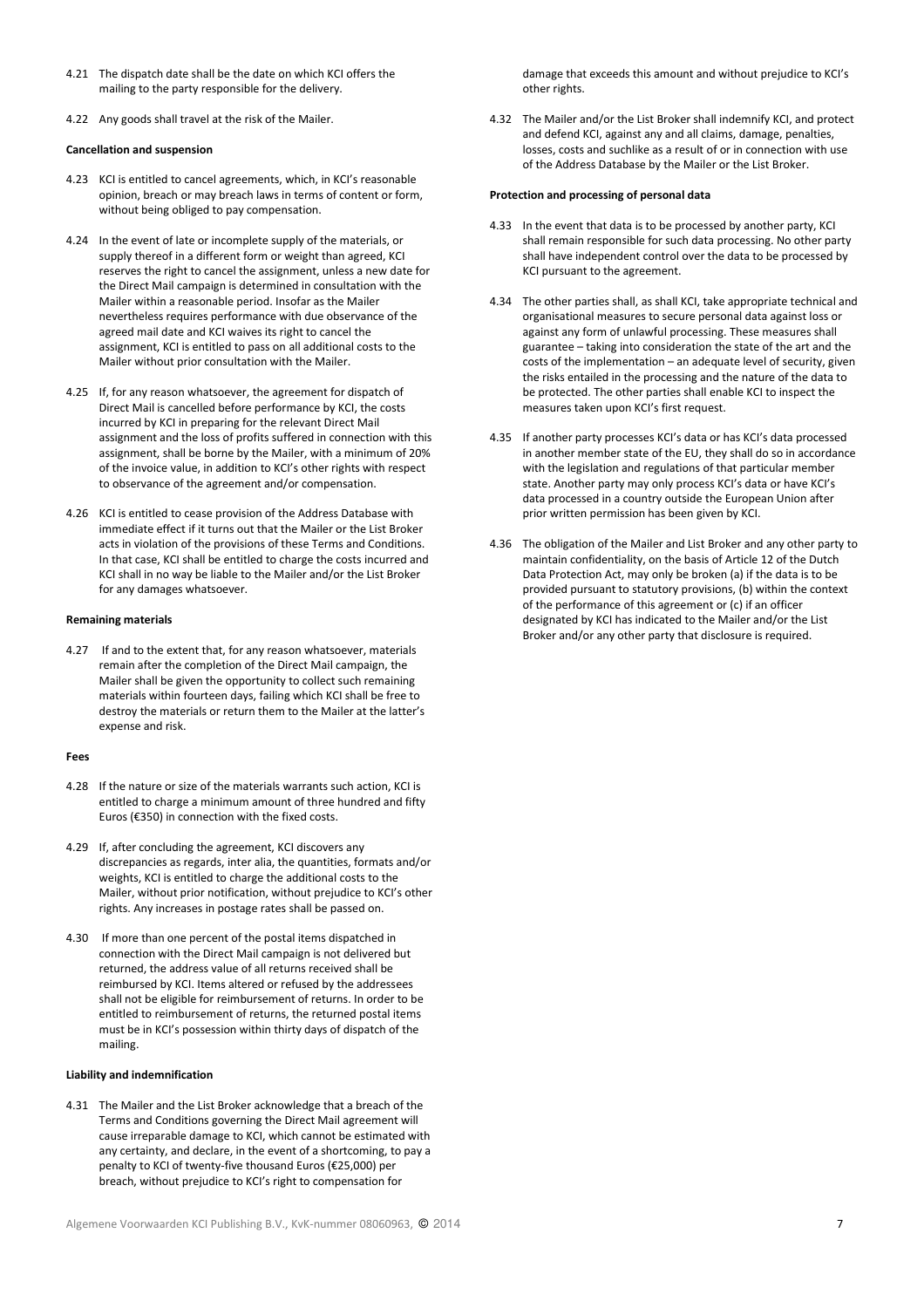# 5. Conditions for Participation in Events

#### Definitions

5.1 Event: a meeting of members of a more or less similar community, including but not limited to a trade fair, exhibition, conference, workshop, seminar and/or training day, organised by KCI either alone or in collaboration with one or more contract partners, which may or may not consist of more than one of the above components, hereinafter to be referred to as: Sub-Events, in respect of which the Principal has entered into a participation agreement with KCI.

Principal: the party with whom KCI has entered into a written agreement regarding participation in the Event, including but not limited to sponsors, standholders, conference participants and visitors.

Registration Form: the document describing and recording the participation agreement. This is the agreement in which KCI makes available Stand Space, lounges and other forms of 3D presentations or other Promotional Resources and/or Services to the Principal for a specific period of time and under specific conditions.

Order Confirmation: the document describing and recording the participation agreement.

Participation Costs: the fees owed to KCI by the Principal in accordance with the participation agreement for participation in the entire Event or in one or more Sub-Events.

Promotional Resources and/or Services: the resources, expressed in monetary terms, of the Principal to bring its product, service, brand, knowledge and/or other similar information to the attention of the public and/or to bring the product, service, brand, knowledge and/or other similar information of third parties to the attention of the public.

Stand Space: the exhibition area, expressed in square metres, the location and shape of which will be specified by KCI.

# Applicability

5.2 All agreements, offers and/or quotations of KCI with respect to participation in Events shall be governed by the present conditions for participating in Events in addition to the general provisions. If, as part of an agreement for participating in an Event, an Advertisement Contract and/or an assignment for a Training Course and/or an agreement for the organisation of an Event is also entered into, then the most recent version of the Advertising conditions and/or of the conditions for Training, Courses and Workshops and/or the conditions for principals of Events shall also apply.

# Fees and payment

- 5.3 The Participation Costs shall be due upon the dates set in the participation agreement. KCI shall be entitled to invoice as soon as the signed Registration Form has been returned. An advance invoice may precede the actual invoice.
- 5.4 In the event of a trade fair, exhibition or any other form of 3D presentation, the Principal shall, upon confirmation of participation, be informed by KCI of the price for the space to be occupied by the Principal. The price shall be calculated based on the number of square metres to be occupied, whereby part of a square metre shall be rounded up to a full square metre.
- 5.5 Total Participation Costs, including VAT, shall, partly depending on the date of registration and the form of participation, be invoiced as an amount or in instalments, at the discretion of KCI and as specified and recorded in the Order Confirmation. All payments

must be made in full within 14 days of the invoice date and, in all cases, before commencement of the Event.

- 5.6 In the event of late payment, KCI shall be entitled to withdraw or reduce the space allocated to the Principal and/or to refuse the Principal admission to the Event or to suspend or withdraw participation in the Event, without prejudice to KCI's right to full payment.
- 5.7 The Principal is liable for all fees owed to KCI and/or third parties in connection with his participation, regardless of whether these costs were incurred by the Participant or a third party acting on his behalf. These costs shall at least include, but not be limited to, all costs for occupying and clearing the space agreed upon by the Principal, costs for energy usage during the Event and the construction and dismantling periods, telephone costs, cost for water and energy and, if applicable, the legal and additional costs in accordance with the provisions in Article 1.16. These costs will be charged to the Principal by KCI and/or a third party. The costs must be paid in full within the period set by KCI and/or the third party.
- 5.8 KCI shall be entitled to first deduct payments for Participation Costs from any amounts due from the Principal that are still outstanding.

#### Force majeure

5.9 KCI reserves the right, due to special circumstances beyond its control, to change the dates, times, or location of the Event and its contents or parts thereof or to cancel the Event without the Principal accruing any rights in these cases with respect to KCI for compensation of any damage in any form whatsoever or whatever the cause might be.

The circumstances referred to must be construed as being those circumstances covered by force majeure in the broadest sense. Pursuant to and notwithstanding the provisions in Article 1.22, this shall include but not be limited to fire, national interest, a national disaster and suchlike as well as the inability of speakers and other third parties engaged to attend, insufficient interest, insufficiently representative supply, disputes within the relevant industry and also circumstances as, in KCI's opinion, after weighing up the interests, may jeopardise the success of the Event. If any such circumstances should occur, the Principal shall not be entitled to cancel his registration if changes are only made to the dates, times, location or contents or parts thereof of the Event.

5.10 In all cases referred to in Article 5.9, the Principal is obliged to pay in full other costs incurred by or through KCI at his request in connection with his participation.

# Registration, changes, withdrawal and cancellation

- 5.11 Registration for participation must be done using a Registration Form provided by KCI which is completed by the Principal, with which the Principal also guarantees the correctness of the information he provides and that the form has been signed by an authorised person, failing which this shall be at the risk and expense of the Principal. This Registration Form must be sent to KCI within a period still to be determined by KCI.
- 5.12 KCI shall be free at all times to decide whether or not to process a registration, to provide the Principal with less space and/or fewer admission tickets than requested in the registration, or to change and/or withdraw space and/or admission tickets that have already been allocated; in the latter case including, but not limited to, circumstances in which there is a real fear of a disturbance of the peace or danger to persons and/or goods located in the building where the Event is to take place and/or if there are mandatory regulations for doing so and/or in the case of none payment. KCI may also proceed to take these actions if the Principal has registered under false pretences.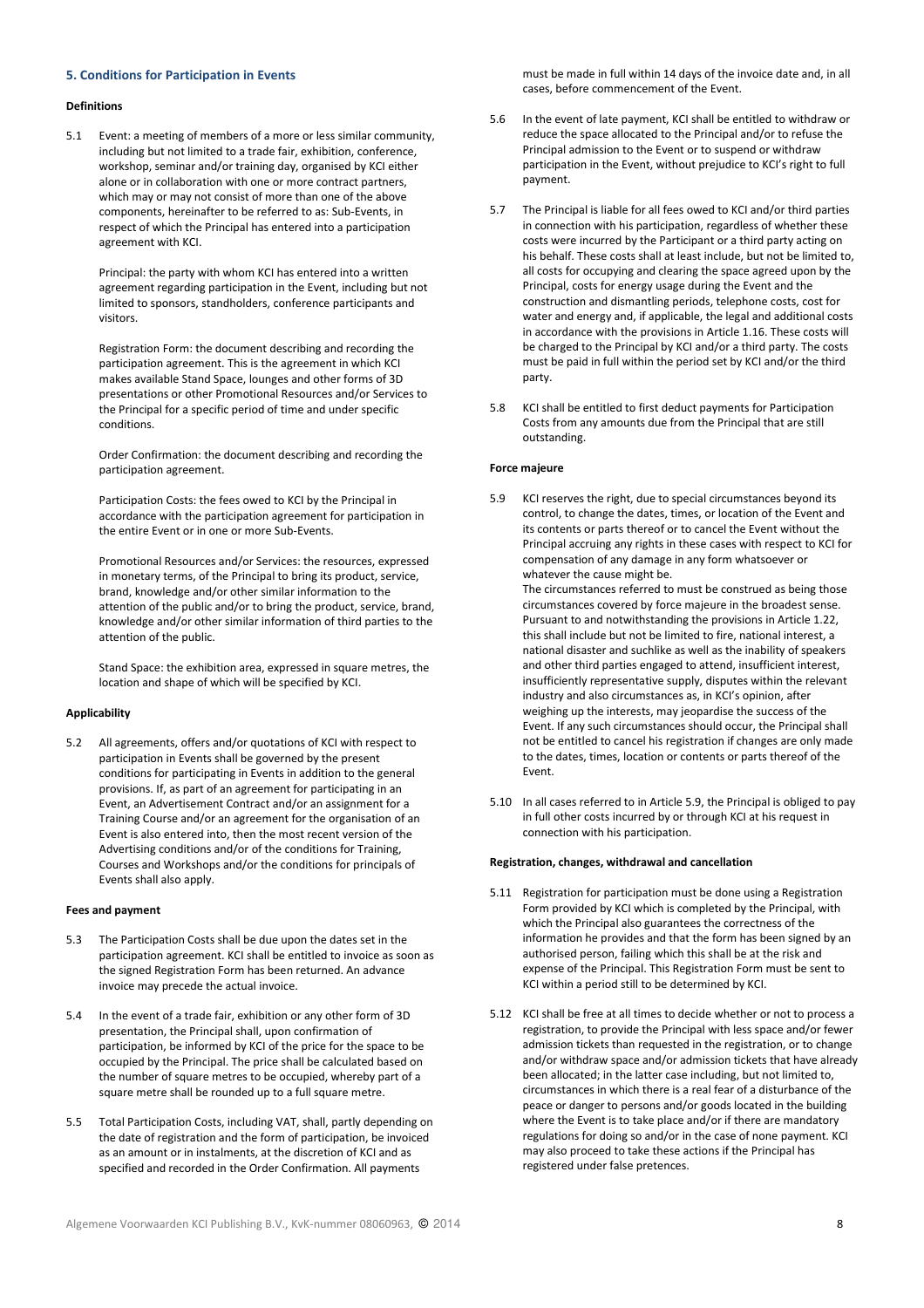- 5.13 KCI is also free to take the measures referred to in the previous article if the good reputation of KCI or the owner of the building in which the Event is to take place may be adversely affected by the reputation of the Principal. Such a situation will include bankruptcy (or the existence of an application for bankruptcy) and/or suspension of payments on the part of the Principal or a company affiliated to him or her or criminal proceedings against the (legal) persons mentioned or any of their managers.
- 5.14 The situations in the previous articles entail that KCI shall not be required to pay any compensation to the Principal.
- 5.15 In the unlikely event that placement is not possible on account of the Event being fully booked, registrations for participation in an Event shall be placed on a waiting list in the order in which they were received. At least one month prior to the Event, KCI shall make a decision based on the available space and/or places, the abovementioned order and the number of the registration. Should space and/or a place become available due to a cancellation, its allocation will also be decided upon in the preceding manner.
- 5.16 During registration, KCI may request that Principals provide an overview of all goods and/or services that will be exhibited at the Event.
- 5.17 Only those goods and services that comply with the provisions in these delivery conditions may be exhibited at the Event. KCI has the right to refuse, or immediately have removed from the Event, without being obliged to pay any compensation to that end, those goods and services that it does not deem admissible on the basis of the participation conditions, or which have not been specified on the registration form, or which do not comply with the set requirements, or which are in conflict with these regulations in any other way.
- 5.18 Cancellation on the part of the Principal is only possible by means of a written request sent to KCI by registered post, whereby KCI can accept the request on the condition that a cancellation fee is paid:
- amounting to 75% of the eventual amount due by the Principal to KCI in the event of participation, if the participation concerns Stand Space and the registration is cancelled more than 3 months before commencement of the Event. This cancellation fee can be converted to a switch to other services and/or products of KCI, including but not limited to Advertisements, provided this has been agreed with KCI in writing;
- amounting to 100% of the eventual amount due by the Principal to KCI in the event of participation, if the participation concerns Stand Space and the registration is cancelled within three months of the commencement of the Event, without any conversion of the cancellation fee possible;
- amounting, in the case of all other forms of participation, to 75% of the eventual amount due by the Principal to KCI in the event of participation, if the registration is cancelled more than three months before commencement of the Event, and amounting to 100% of the eventual amount due by the Principal to KCI in the event of participation, if registration is cancelled within three months of the commencement of the Event. The cancellation fee shall be subject to VAT.

# Admission, price and tickets

- 5.19 KCI can set an admission price for the Event, which in that case shall be specified in the written agreement between the Principal and KCI. KCI reserves the right to grant reductions on the admission price to those groups specified in the agreement between KCI and the Principal.
- 5.20 Several types of admission tickets can be issued to the Principal, which may offer continuous admission to the Event and/or corresponding Sub-Events. The number of tickets to be issued per Principal depends on the Event and is determined by KCI.
- 5.21 All admission tickets referred to in the previous article are personal and can only be requested by and will only be issued to persons belonging to the Principal's company or organisation. Pursuant to the provisions in Article 5.19, a personal admission ticket may be transferred within the Principal's company or organisation, provided this has been agreed upon by KCI in writing.
- 5.22 KCI reserves the right to make available several admission tickets, where appropriate, upon payment of a price to be determined by KCI.

### Stand space, construction and dismantling

- 5.23 The Principal is obliged to closely follow instructions from KCI regarding the construction and set-up of the space allocated to him. KCI shall provide the Principal with a manual at a time to be determined by KCI, which shall additionally consist of an overview of complementary guidelines specifically for the Event, which must be read, signed for approval and returned, electronically or otherwise, before the commencement of the Event.
- 5.24 The manual shall specify in which cases and the latest date by which KCI must receive a design of the setup of the space for approval by KCI. The design may consist of a clear drawing to scale, a model etc., possibly supplemented by construction calculations, at the discretion of KCI.
- 5.25 The Principal is obliged to follow the instructions of KCI and/or the owner of the building where the Event is to be held and the relevant local authorities, such as the fire service and police, regarding safety and public order. If applicable, the regulations for Participants at the location shall be considered to be part of the participation agreement. The regulations can be requested from KCI free of charge at any time.
- 5.26 The Principal must start setting up and dismantling the space occupied by him in time, so as not to exceed the terms set by KCI for this purpose.
- 5.27 The space agreed upon by the Principal shall be made available to him for a period of time, to be determined by KCI, before the opening time of the Event and for a period of time, to be determined by KCI, after the closing time of the Event.
- 5.28 Goods found before or after the aforementioned periods in the building or in the vicinity of the building where the Event is to be held may be stored and/or removed and/or destroyed by KCI at the risk and expense of the Principal concerned.
- 5.29 The Principal is obliged to leave the space agreed upon by him in the same condition after the end of the Event as when it was made available to him. The Principal shall be liable to pay for any damage to the space.
- 5.30 In addition to the provisions in Article 5.38, KCI shall not be responsible for insuring objects, people and other matter, during or after the Event.

# Use of stand space

- 5.31 The Principal must obtain prior written consent from KCI to keep the space held by him closed or unoccupied during the time that the exhibition is open to the general public, which shall also apply to the covering up of exhibited goods or an indication next to goods stating that they have been sold.
- 5.32 Moreover, the Principal is not permitted to exhibit goods and/or services that have not been specified by name in the registration form, nor is the Principal permitted to advertise or offer such goods and/or services.
- 5.33 The Principal is not permitted to commercially exploit data concerning the Event without explicit written consent on the part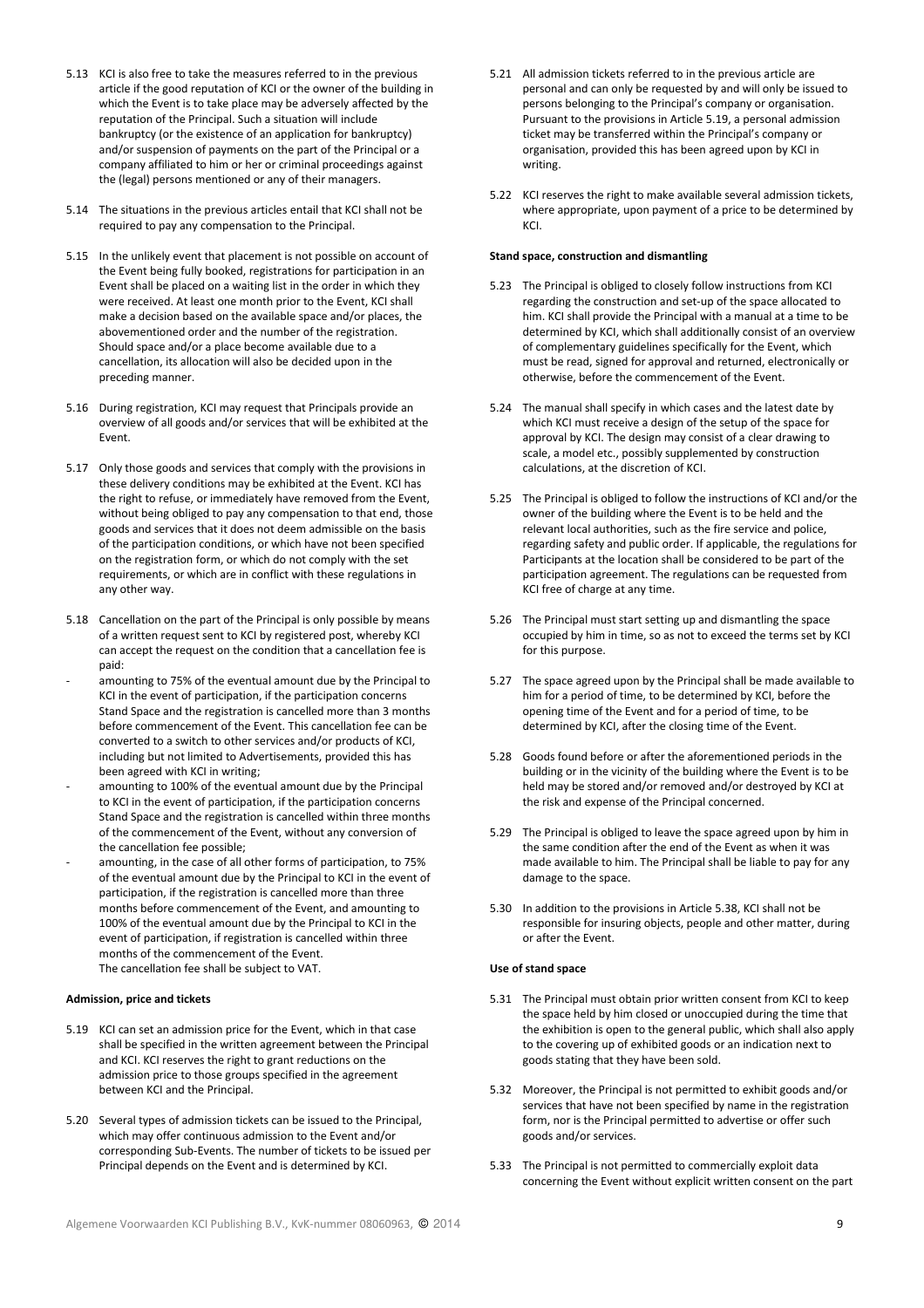of KCI. In the event that the Principal violates this prohibition, KCI shall not accept any liability in this matter either with respect to the Principal or with respect to third parties. For each established violation, the Principal shall be charged a penalty amounting to twenty-five thousand Euros (€25,000), without prejudice to KCI's right to compensation for damage that exceeds this amount and without prejudice to KCI's other rights.

- 5.34 In addition to the articles relating to Construction and Dismantling, including the manual and an overview of complementary guidelines, the Principal is not permitted, without prior written consent from KCI, to perform actions which shall in any case include, but not be limited to:
	- Removing goods and/or services from the space occupied by him for the duration of the Event
	- Making use of any walls, ceilings and/or partitions belonging to adjacent spaces
	- Bringing flammable or explosive substances, gases and goods to the Event, which shall also apply to foul-smelling substances, radioactive sources and/or lighting an open fire
	- Projecting images, amplifying speech by means of loudspeakers, playing music and/or making sounds that could cause a nuisance, as well as placing television appliances or moving goods, other than those specified in the participation conditions
	- Installing platforms or other raised elevations in the occupied space, installing partitions, or adding ceilings or other coverings to the space, unless KCI has granted written permission to do so
	- Affixing and/or exhibiting goods and/or services and/or advertising materials outside the space allocated to the **Principal**
	- Conducting or arranging for surveys among visitors and/or participants to the Event
	- Approaching competitors in an unlawful manner
	- Taking and/or reproducing photos, video images and/or drawings of exhibited goods and/or making them available to third parties for commercial purposes or otherwise
	- Holding contests, advertising goods and/or services that have not been registered, holding lotteries and performing socalled 'pitch work', unless KCI has granted written permission to do so
	- Exchanging parts and accessories of exhibited goods (or arranging for their exchange) in the building in which the Event is taking place or its grounds
	- Selling goods and/or services in such a way that the purchased item is handed over immediately or upon payment for the purchased item
	- Promoting or making available special discounts or offers before or during the Event that are only valid for the duration of the Event, unless KCI has granted written permission to do so
	- Bringing in or having others bring in and/or stocking food and/or drinks from outside the building where the Event is held, unless KCI has granted written permission to do so
	- Hiring out or relinquishing all or part of the space agreed upon by him to third parties, or exchanging said space with another Principal
	- Developing activities, which, in KCI's opinion, cause damage to or detract from the Event as a whole, even if these activities only focus on one or more participants or groups, all insofar as these activities cannot be considered as normal practice in reciprocal competitive relations
	- Offering or advertising goods composed fully or partially from starting materials
	- Making changes to the space agreed on for the Principal, for instance by gluing, hacking in, breaking, drilling, nailing or otherwise damaging floors, walls, ceilings, columns and so forth
	- Placing or using advertisements, trademarks and suchlike that are in any way misleading
	- Causing nuisance, danger or damage in any way to the building in which the Event is taking place and/or to other

participants or visitors to the Event, namely through foul smells, light, images, noise etc.

# **Catalogue**

- 5.35 KCI is entitled to publish a catalogue or set up information systems based on this catalogue, compiled from the specifications submitted by the Principals on a form made available to the Principals separately. In the event such a form is provided to the Principal, the Principal shall be obliged to submit this completed form to KCI no later than within a term to be determined by KCI before the commencement date of the Event. If the Principal fails to deliver the specification in time, KCI shall be free to use the Principal's data of which it is aware for this purpose.
- 5.36 KCI shall determine the way in which the entries are formulated in the catalogue or information systems based on this catalogue and reserves the right to shorten the information provided by the Principal or to deviate from the specifications submitted by the Principal in any other way, without stating its reasons if necessary. KCI or any editors appointed by KCI shall not be liable in respect of the Principal and/or third parties for any errors, shortcomings and/or omissions in the catalogue or information systems based on this catalogue.
- 5.37 The Principal may only specify items and services for use in the catalogue or information systems based on this catalogue that are included in their supply range and, in KCI's opinion, belong to the exhibition range to be admitted.

# Liability

- 5.38 In addition to Article 1.28 et seq., KCI shall not be liable for any damage, of any scope or nature whatsoever, suffered directly or indirectly by the Principal, his staff and/or third parties, nor for loss of profits or damage as a result of theft or destruction or any other cause, if this damage is caused by a party other than KCI. The Principal indemnifies KCI against any claims from third parties, due to damage, by whatever name it may be called, caused by the Principal, his staff or third parties.
- 5.39 The Principal shall be liable for and must take out adequate insurance against any damage of any nature that is caused by actions or negligence on the part of the Principal himself, his staff or third parties to goods and/or persons employed by or on behalf of KCI and/or its contract partner or partners. The Principal shall indemnify the organisation against any claims that third parties could make in this regard.
- 5.40 KCI shall accept no liability in cases which include, but are not limited to, illnesses, psychological disorders, accidents or the death, before, during and after the Event, of the Principal and/or third parties. Furthermore, KCI shall not be liable for any damage to persons or items belonging to the Principal and/or third parties, including but not limited to personal injuries resulting from slippery floors, electrical installations and so forth.
- 5.41 The Principal shall indemnify KCI against any claims made by the Dutch Tax Authorities or the Employee Insurance Agency (UWV) under the Dutch chain liability regime, or against any claims for recovery made on this basis by third parties engaged by or on behalf of the Principal. The Principal must include this provision in any agreements it enters into with third parties, which shall also apply to any agreements between third parties in this respect.
- 5.42 Any stand construction work performed by the Principal, his staff and/or by third parties engaged by the Principal must be carried out in accordance with the Dutch Working Conditions Act and the appropriate guidelines for exhibition companies (www.arbocatalogus-ttb.nl).
- 5.43 The Principal, his staff and/or third parties engaged by the Principal must possess a valid identity document and, if applicable, an EU work permit.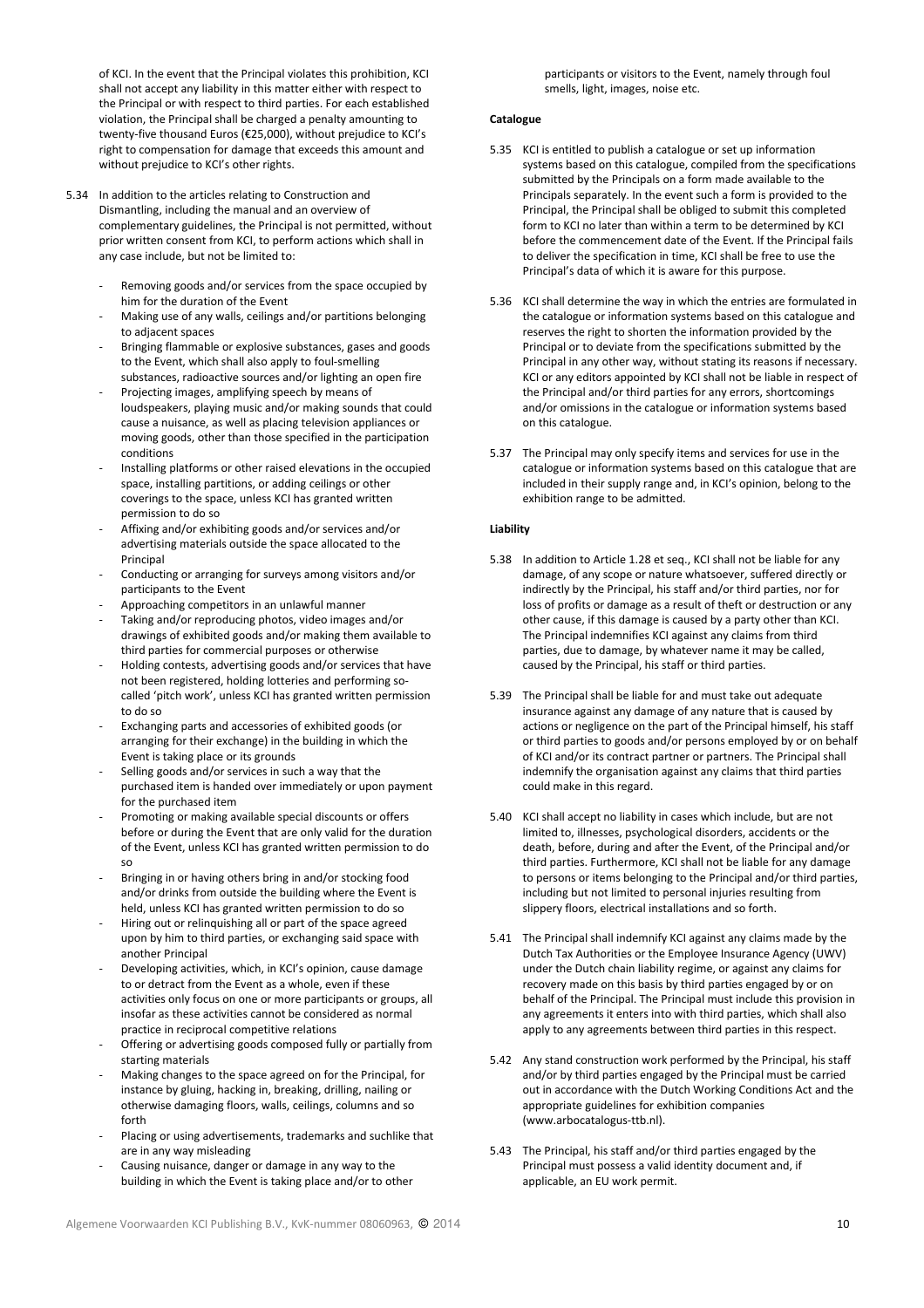5.44 KCI is in no way responsible for transactions made between Principals.

# Dissolution

5.45 In the event that a Principal acts in breach of the provisions contained in these Terms and Conditions, KCI is entitled to withdraw the participant tickets and/or continuous admission tickets provided to him and permanently or temporarily refuse the Principal entry to the building where the Event or Sub-Event is taking place, with immediate effect, and to close or clear all or part of the space agreed upon by the Principal and to take possession of this space and, where appropriate, to keep possession of, and to store or arrange to have stored the exhibited goods, as well as everything else placed in the space by the Principal at the expense and risk of the Principal, or to exclude the Principal from participating in the Event, without the Principal having any rights to restitution of amounts already paid or to compensation for damage, in any form whatsoever and however it may have been caused, and without prejudice to the obligations entered into with respect to KCI. KCI shall reserve the right in cases as described in this article to exclude the Principal from participating in further Events to be organised, while all costs due to KCI and/or third parties shall be recovered from the Principal in accordance with the provisions in Article 5.7.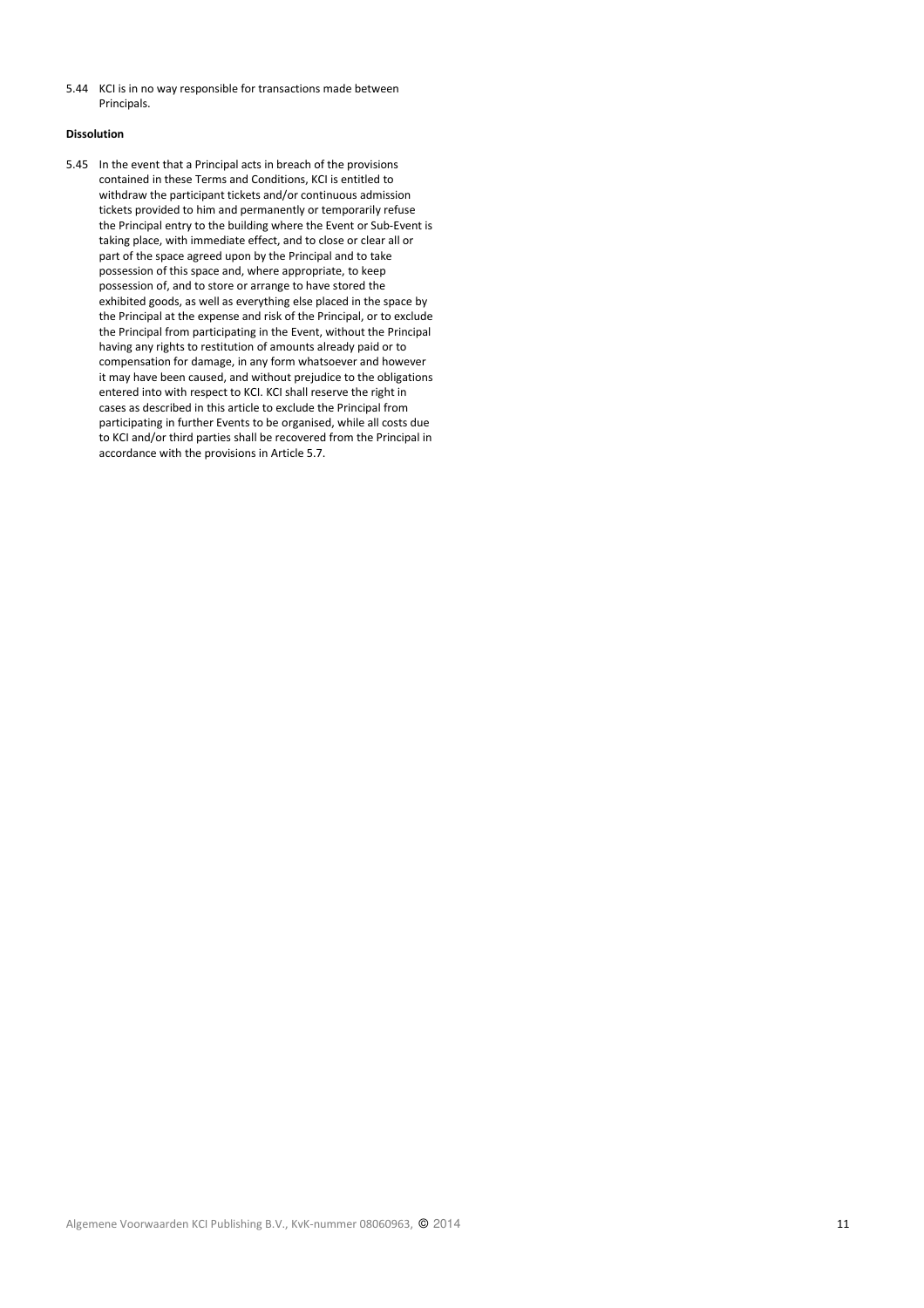# 6. Conditions for Training, Courses and Workshops

#### Definitions

6.1 Principal: any business, consultant or institution who negotiates the issuance of an Assignment with KCI or who has issued an Assignment to KCI.

Assignment: the agreement in which a Principal issues instructions to KCI for the provision of a Training Course, the preparation and supply of Training Materials, in any form whatsoever, and/or the performance of other services, such as consultancy, coaching and posting, all in the broadest sense.

Training Course: a course, study day or full-day event, workshop, seminar, conference or any other form of knowledge exchange organised by KCI.

Participant: any person enrolled by a Principal for the purpose of attending a Training Course.

Enrolment: the registration of a Participant for a Training Course.

Training Materials: course or instruction materials, documentation, dictations, syllabi or other materials, in any form whatsoever, used and/or offered by KCI for the provision of a Training Course or the performance of an Assignment or as reference work during a Training Course or Assignment.

### Applicability

- 6.2 All agreements, quotations and/or offers from KCI and enrolments with regard to Training Courses shall be governed by the present conditions for Training Courses in addition to the general provisions. If, as part of an assignment for a Training Course, an agreement for participation in an Event and/or an agreement for organisation of an Event are also concluded, then the most recent version of the conditions for participation in Events and/or the conditions for principals of Events shall also apply.
- 6.3 If the Principal arranges the Participant's Enrolment, the Principal undertakes vis-à-vis KCI to disclose these conditions for Participants to the Participant and to impose them upon the Participant. The Principal shall indemnify KCI against any claims from the Participant if KCI cannot invoke the provisions of these training conditions in respect of the Participant due to a breach by the Principal of such obligations.

#### Fees

6.4 KCI is entitled to make interim revisions to the fees for Training Courses that continue for more than six months if, in KCI's opinion, cost increases warrant such revisions. The Participant shall be notified in writing of any fee revisions well in advance. Fee increases shall not have any retroactive effect and shall only apply to instalments due after the effective date of the price increase. Depending on deviations in the level of the Participant(s), interim adjustments to the content of the Training Course and/or interim adjustments to the specific circumstances, that could not be foreseen in advance, the actual length of the course may be longer or shorter than indicated by KCI in its offer. In that case, KCI shall be entitled, at its sole discretion, to adjust the course fee to the actual situation and/or circumstances. The Participant and/or the Principal shall be notified in writing of such adjustment well in advance.

# Payment

6.5 An Assignment for a Training Course must always be paid in full in advance, unless otherwise agreed in writing.

# Accuracy of information provided

- 6.6 All specifications and/or statements concerning the services and products, such as the duration of the Training Course, the name of the Trainer(s), the scope and technical design of the Training Materials or other works, shall be made to the best of KCI's knowledge, subject to reasonable deviations.
- 6.7 Any minor errors in the Training Materials or other works produced by KCI, including typographical errors not affecting the editorial contents or the illustrations, graphics etc. of the materials, shall not constitute ground for rejection of the project, refusal of the delivery, or of changes to the agreed fee.

#### Delivery

- 6.8 KCI shall not be bound to any delivery terms that can no longer be met due to circumstances that have occurred after entering into the agreement. If any term threatens to be exceeded, KCI and the Principal shall consult with one another about this as soon as possible.
- 6.9 Any changes in or to an Assignment may result in adjustment of the agreed fee and/or the original schedule and delivery term. These changes shall not constitute any ground for dissolution.

# Admission and preconditions for classes

- 6.10 KCI reserves the right, at its own discretion, to decide whether or not to admit Participants to a Training Course based on its admission requirements as disclosed on a regular basis. However, admission shall not constitute any guarantees on the part of KCI.
- 6.11 KCI shall be entitled to exclude Participants, who, as a result of their behaviour or otherwise, hinder the normal progress of the Training Course, thus impairing their fellow participants, from further participation in the Training Course. Exclusion shall not affect the obligation to pay the course fee.
- 6.12 The course dates and times specified shall be strictly observed, except in cases of force majeure. KCI is not obliged to repeat classes for Participants who were prevented from attending. The course fee for missed Training Courses shall not be affected.
- 6.13 The Principal shall undertake to notify in advance any employees and/or third parties engaged by KCI who, as part of the agreement, will now or in the future be performing work on the Principal's premises or elsewhere, about any risks entailed in the activities at the abovementioned location. Furthermore, KCI or at least the employee(s) and/or third parties responsible for the performance of the Assignment, must be made sufficiently aware of the measures taken by the Principal to reduce the said risks and to prevent accidents.

# Force majeure

- 6.14 In addition to Article 1.22 of the general provisions, force majeure shall be understood to include all circumstances beyond KCI's reasonable control which prevent the provision of a Training Course, irrespective of whether such circumstances were foreseeable at the time of the agreement.
- 6.15 If the situation of force majeure affects a certain class, KCI shall attempt to set another time or day for such a class or shift the entire course programme by one time unit. If the situation of force majeure affects all of or the not yet provided part of a Training Course and there is no reasonable prospect of commencement or resumption in the short term, KCI shall be entitled to cancel the Training Course in writing and the obligations of the parties shall mutually expire without any obligation to pay damages.
- 6.16 In all cases referred to in Articles 6.14 and 6.15, the Principal shall be obliged to pay in full other costs in connection with his participation made at his request by or via KCI.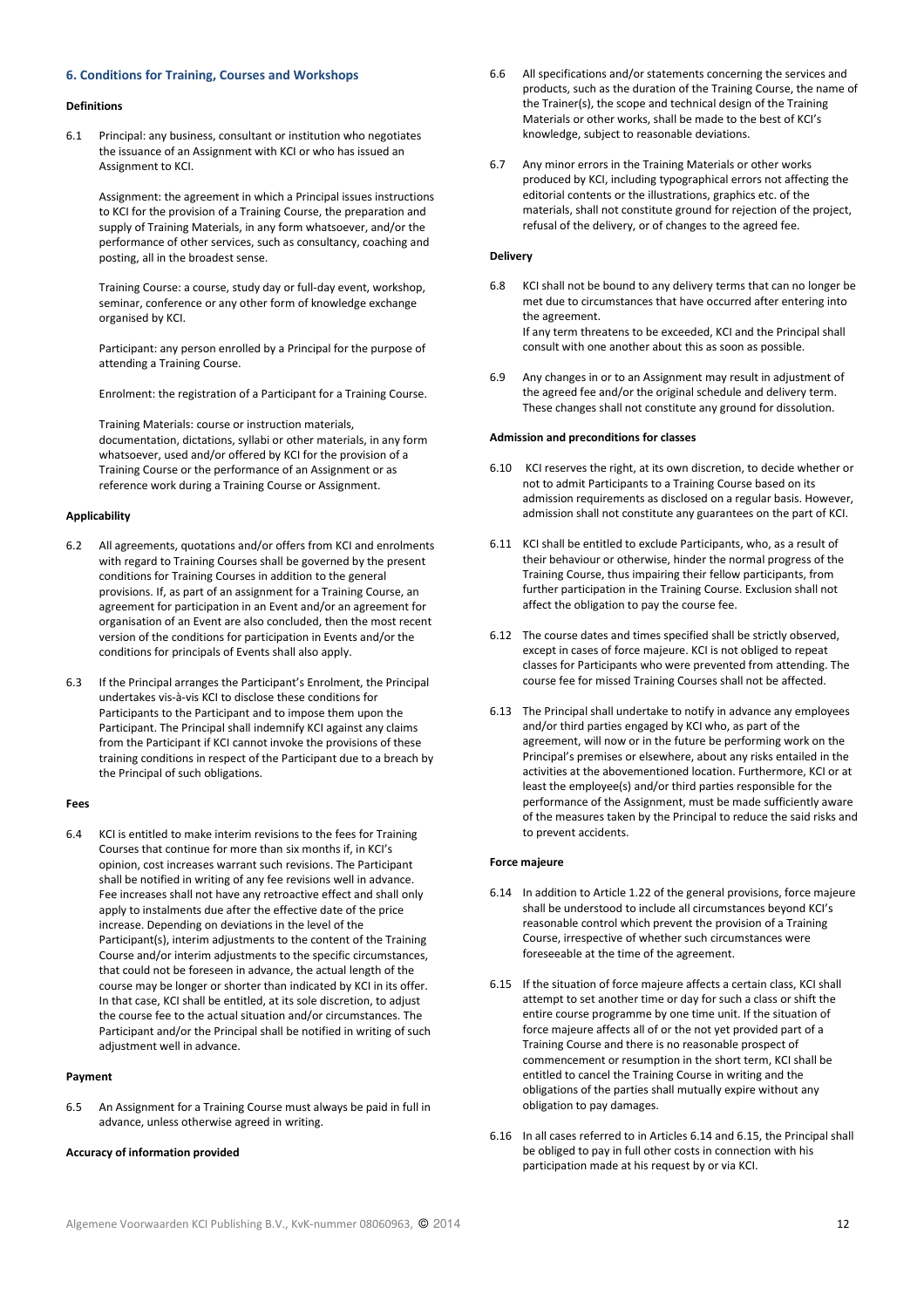# Liability

6.17 Participation in a Training Course is at the own risk of the Participant and the Principal. In addition to the provisions of Article 1.28 et seq. of the General Terms and Conditions, KCI shall not be liable for any damage that occurs while attending classes, including loss, theft or damage to the property of the Participant or the Principal, as well as any personal injury to the Participant that occurs during a class. Nor is KCI liable for any damage that arises during or as a result of the use of the Training Materials prepared by KCI. The Participant shall be deemed to follow the safety instructions and standards. In the event of refusal to do so, the Participant and the Principal shall be fully liable. The Participant and Principal shall indemnify KCI against any third party claims in that respect.

# Intellectual property rights

- 6.18 In the event that the Principal provides any drawings, models or other instructions in the broadest sense for the purpose of the development and/or composition of the Training Materials or other works, the Principal shall assume full responsibility and liability for non-infringement by the Training Materials or the other works of any third-party intellectual property rights or any other rights. The Principal shall indemnify KCI against any thirdparty claims in that respect.
- 6.19 KCI undertakes to carefully keep all business information provided by the Principal. KCI shall not disclose any such information to third parties for inspection or use or publish it without prior consultation with the Principal. Unless otherwise agreed in writing, KCI shall be free to use any information made available by the Principal and/or Participant to KCI in the performance of the Assignment.
- 6.20 Unless explicitly agreed otherwise in writing between the parties, the copyrights and/or other intellectual property rights in the Training Materials prepared by KCI or any other work ensuing from or related to an Assignment shall be vested in KCI. KCI shall be stated in the Training Materials as the copyright holder as follows: (c) 201., KCI Publishing B.V., all rights reserved.
- 6.21 The Principal and the Participant may use all the Training Materials or any other work prepared and/or made available by KCI solely for their own purposes. It is not permitted, without the explicit written consent from KCI beforehand, to reproduce and/or disclose Training Materials or any other work, either in part or in full, by means of print, photocopy, microfilm, video disk, magnetic disk or tape, in any way whatsoever, storage in a consultation system accessible to third parties, or electronically or otherwise, or to relinquish, sell or otherwise make available such Training Materials or any other work, either in part or in full, to third parties.
- 6.22 KCI shall only make duplicates of Training Materials available against payment, and is completely free to add substance and shape to these Training Materials and distribute them freely in any manner whatsoever.

### Cancellation

- 6.23 If, exclusively in KCI's opinion, there are insufficient Enrolments for a Training Course, KCI shall be entitled at all times to cancel a Training Course without being liable to pay any damages or costs.
- 6.24 The Principal is entitled to terminate an agreement in the interim, not merely relating to the provision of a Training Course, by registered letter in accordance with the conditions of cancellation specified in Article 5.18. In addition, the Principal shall be obliged to pay 100% of the invoice value of the part of the Assignment performed until the time of termination.